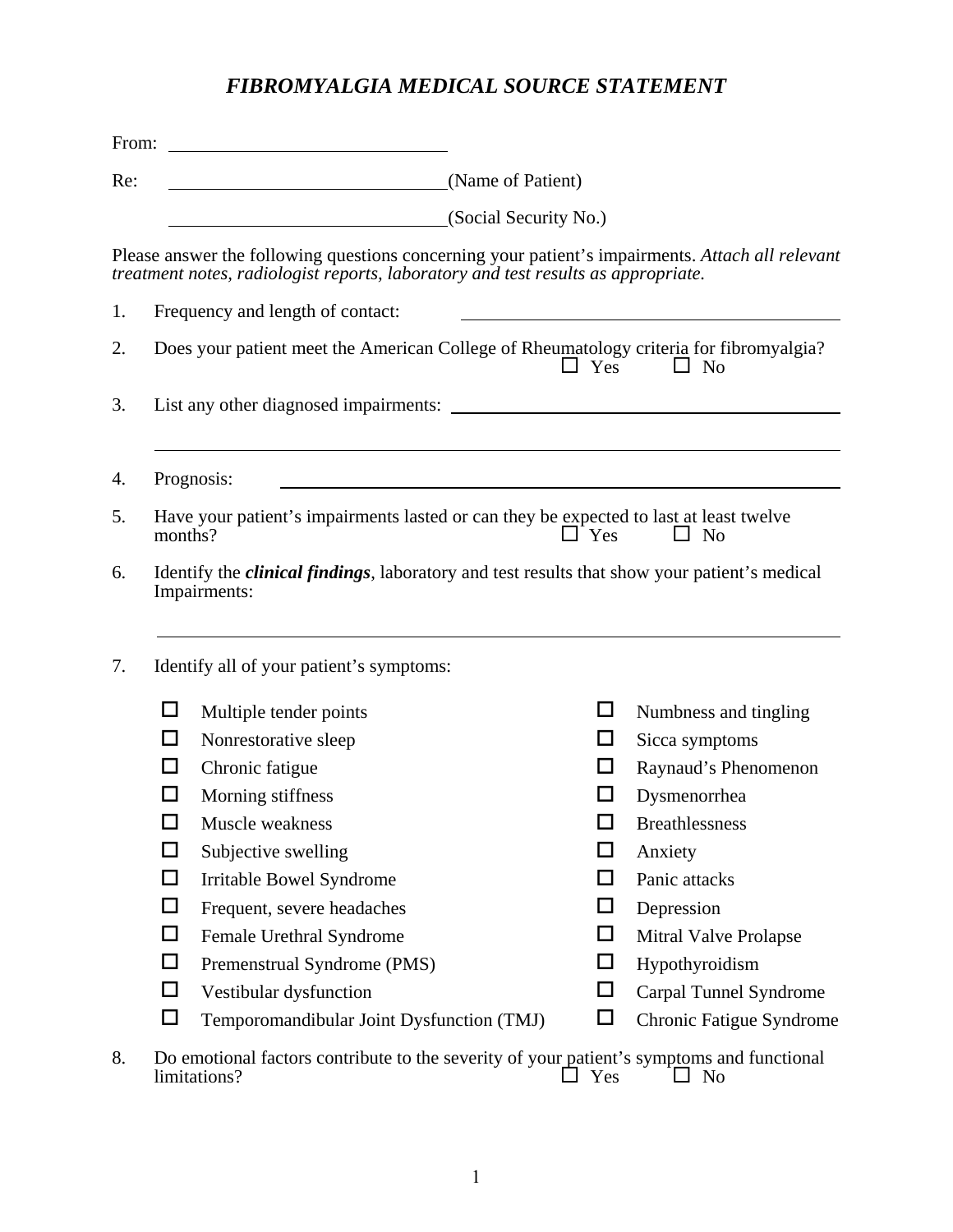9. If your patient has pain:

l

 $\overline{a}$ 

a. Identify the location of pain including, where appropriate, an indication of right or left side or bilateral areas affected:

|                          | <b>RIGHT</b> | <b>LEFT</b> | <b>BILATERAL</b> |
|--------------------------|--------------|-------------|------------------|
| $\Box$ Lumbosacral spine |              |             |                  |
| $\Box$ Cervical spine    |              |             |                  |
| $\Box$ Thoracic spine    |              |             |                  |
| $\Box$ Chest             |              |             |                  |
| $\Box$ Shoulders         |              |             |                  |
| $\Box$ Arms              |              |             |                  |
| $\Box$ Hands/fingers     |              |             |                  |
| $\Box$ Hips              |              |             |                  |
| $\Box$ Legs              |              |             |                  |
| $\Box$ Knees/ankles/feet |              |             |                  |
|                          |              |             |                  |

b. Describe the nature, frequency, and severity of your patient's pain:

c. Identify any factors that precipitate pain:

| $\Box$ Changing weather $\Box$ Fatigue $\Box$ Movement/Overuse $\Box$ Cold |  |  |                                                |  |
|----------------------------------------------------------------------------|--|--|------------------------------------------------|--|
| $\Box$ Stress                                                              |  |  | $\Box$ Hormonal Changes $\Box$ Static Position |  |

- 10. Identify the side effects of any medication that may have implications for working, e.g., dizziness, drowsiness, stomach upset, etc.:
- 11. As a result of your patient's impairments, estimate your patient's functional limitations if your patient were placed in a *competitive work situation.*

a. How many city blocks can your patient walk without rest or severe pain?

b. Please circle the hours and/or minutes that your patient can sit *at one time,* e.g., before needing to get up, etc.

**Sit**:  $\frac{0}{5}$  10 15 20 30 45 1 2 More than 2 Minutes Hours

c. Please circle the hours and/or minutes that your patient can stand *at one time*, e.g., before needing to sit down, walk around, etc.

**Stand**: 0 5 10 15 20 30 45 1 2 More than 2 Minutes Hours

d. Please indicate how long your patient can sit and stand/walk *total in an 8-hour working day* (with normal breaks):

| Sit | <b>Stand/walk</b> |                   |
|-----|-------------------|-------------------|
|     |                   | less than 2 hours |
|     |                   | about 2 hours     |
|     |                   | about 4 hours     |
|     |                   | at least 6 hours  |

e. Does your patient need a job that permits shifting positions  $\boldsymbol{at}$  will from sitting, standing or walking? standing or walking?  $\Box$  Yes  $\Box$  No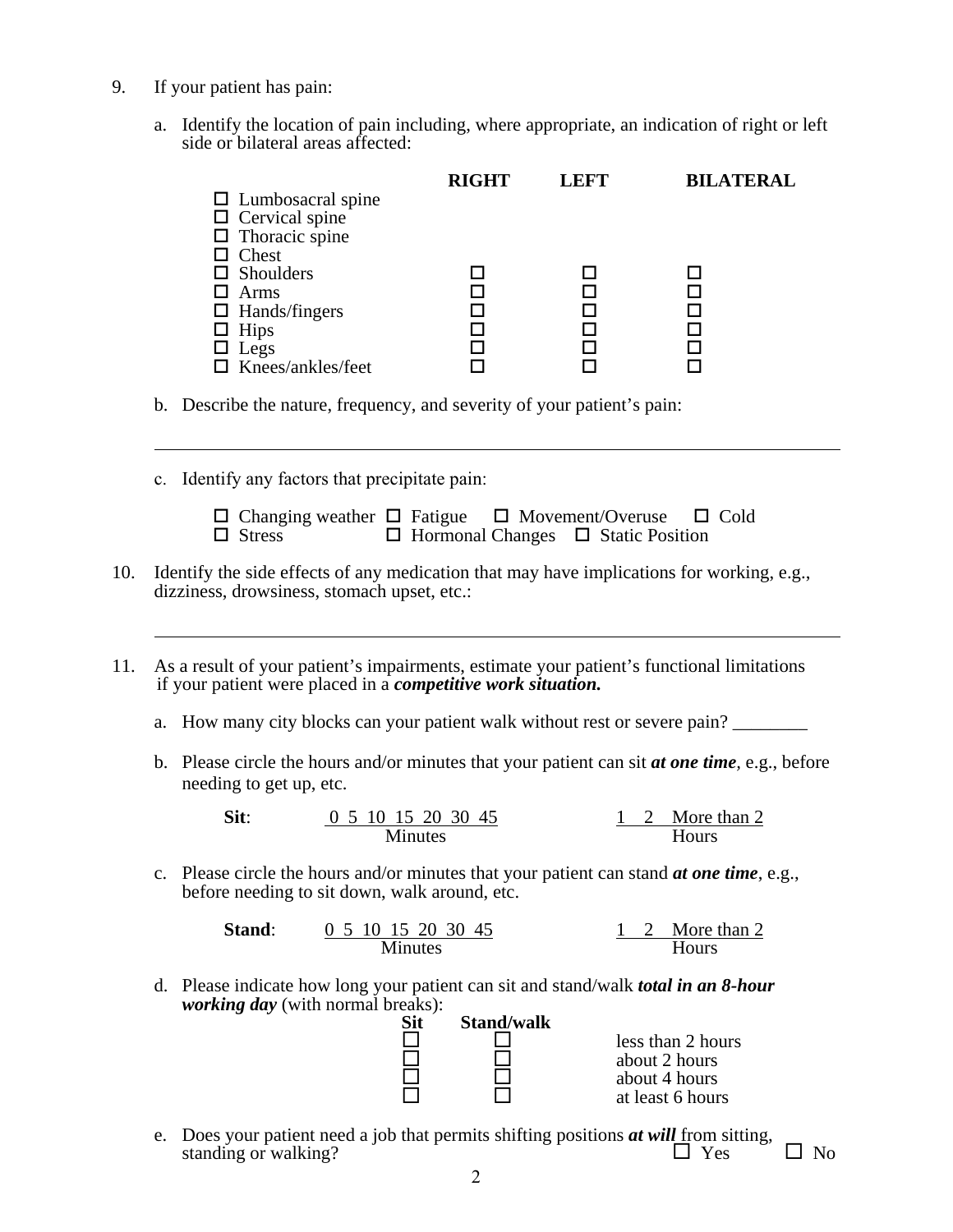- f. Does your patient need to include periods of walking around during an 8-hour working day? day?  $\Box$  Yes  $\Box$  No
	- 1). If yes, approximately how *often* must your patient walk?

|                |  |  | 1 5 10 15 20 30 45 60 90 |  |  |  |  |  |  |
|----------------|--|--|--------------------------|--|--|--|--|--|--|
| <b>Minutes</b> |  |  |                          |  |  |  |  |  |  |

2). How *long* must your patient walk each time?

1 2 3 4 5 6 7 8 9 10 11 12 13 14 15 Minutes

- g. While engaging in occasional standing/walking, must your patient use a cane or other assistive device?  $\square$  Yes  $\square$  No other assistive device?  $\Box$  Yes  $\Box$  No
- h. Will your patient sometimes need to take unscheduled breaks during a working day?<br> $\Box$  Yes  $\Box$  No  $\Box$  Yes
	- If yes, 1) how *often* do you think this will happen? 2) how *long* (on average) will your patient have to rest before returning to work?
		- 3) on such a break, will your patient need to  $\Box$  lie down or  $\Box$  sit quietly?
- i. With prolonged sitting, should your patient's leg(s) be elevated?  $\Box$  Yes  $\Box$  No

| If yes, 1) how <i>high</i> should the leg(s) be elevated? |               |
|-----------------------------------------------------------|---------------|
| 2) if your patient had a sedentary job, what              |               |
| <i>percentage of time during an 8-hour</i>                |               |
| working day should the leg(s) be elevated?                | $\frac{0}{6}$ |

*For this and other questions on this form, "rarely" means 1% to 5% of an 8-hour working day; "occasionally" means 6% to 33% of an 8-hour working day; "frequently" means 34% to 66% of an 8-hour working day.* 

j. How many pounds can your patient lift and carry in a competitive work situation?

|                   | <b>Never</b> | <b>Rarely</b> | <b>Occasionally Frequently</b> |  |
|-------------------|--------------|---------------|--------------------------------|--|
| Less than 10 lbs. |              |               |                                |  |
| $10$ lbs.         |              |               |                                |  |
| 20 lbs.           |              |               |                                |  |
| 50 lbs.           |              |               |                                |  |

k. How often can your patient perform the following activities?

|               | <b>Never</b> | <b>Rarely</b> | <b>Occasionally Frequently</b> |  |
|---------------|--------------|---------------|--------------------------------|--|
| Twist         |              |               |                                |  |
| Stoop (bend)  |              |               |                                |  |
| Crouch/squat  |              |               |                                |  |
| Climb ladders |              |               |                                |  |
| Climb stairs  |              |               |                                |  |

l. How often can your patient perform the following activities?

|                              | <b>Never</b> | <b>Rarely Occasionally Frequently</b> |  |
|------------------------------|--------------|---------------------------------------|--|
| Look down (sustained)        |              |                                       |  |
| flexion of neck)             |              |                                       |  |
| Turn head right or left      |              |                                       |  |
| Look up                      |              |                                       |  |
| Hold head in static position |              |                                       |  |